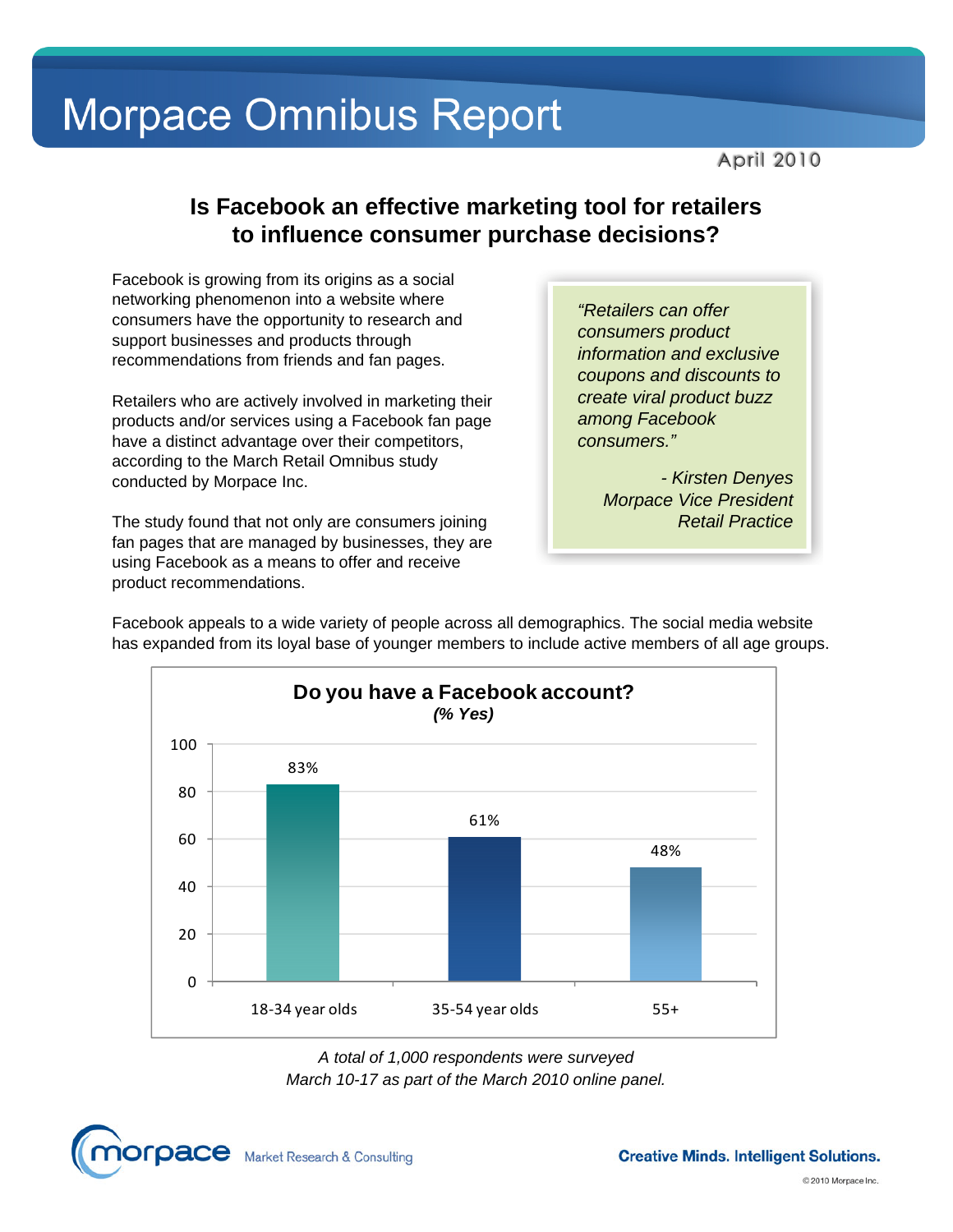Although it is of no surprise that 83 percent of consumers between the ages of 18 to 34 have a Facebook account, it is notable that 55 percent of consumers over the age of 35 have Facebook accounts, and this will continue to increase.



Almost two out of three people with Facebook accounts spend between five and 30 minutes on the site per visit. The study also found that one-in-three consumers with Facebook accounts visit the website multiple times per day. Overall, over one-half (55 percent) of consumers with Facebook accounts visit at least once per day.

#### **Facebook and Your Business**

In addition to traditional marketing, businesses can promote their products and services as well as their company brand image by using Facebook fan pages. While this is a free service, businesses cannot actively use the fan pages to sell products and services.

More and more, consumers are joining fan pages as a way to follow and enjoy sports teams, causes, and businesses they want to patron or support. The average consumer is a member of nine Facebook fan pages. Even more interesting are the primary reasons consumers join fan pages, shown below.



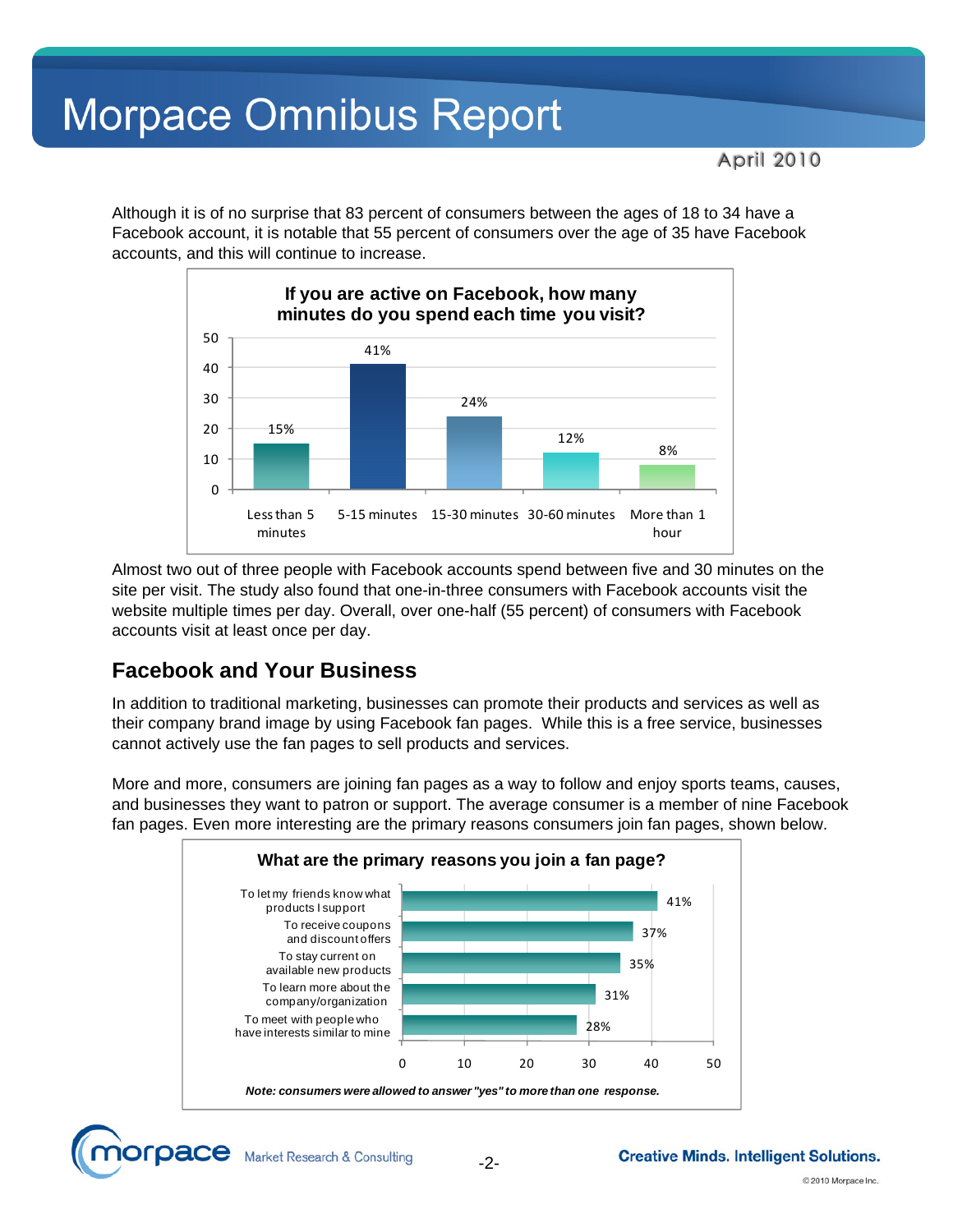April 2010

Although direct sales can't be achieved, Facebook presents a unique opportunity to provide potential customers with discounts or coupons for redemption at their respective stores. Nearly four-in-ten consumers that have a Facebook account say they join a fan page to receive coupons and discount offers. The data suggests that Facebook could be an effective promotional marketing tool for reaching millions of consumers worldwide.



The natural forum Facebook provides allows consumers to share experiences with one another not only on the walls of corporate fan pages, but on the walls of their own personal pages. More than one-in-three consumers say that Facebook is a good tool for researching products, including 38 percent of males and 34 percent of females.



Nearly 70 percent of consumers said a positive referral from a "friend" on Facebook would positively influence their purchase decision. In addition to a tool that retailers can use to promote their brand, products and services, Facebook can also serve as a peer-to-peer comparison shopping tool where consumers can seek advice from their friends and family members.

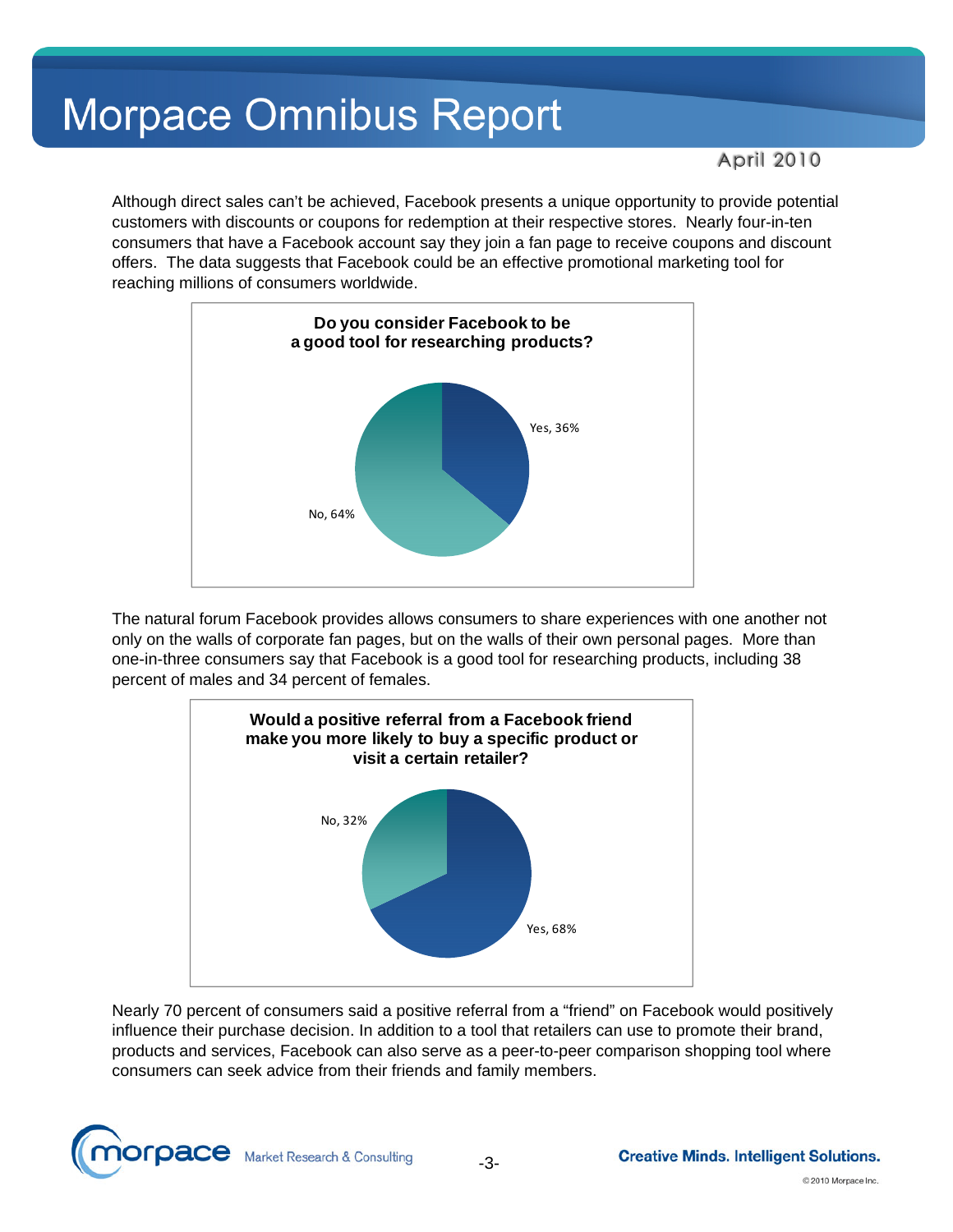April 2010

#### **Facebook Consumer Demographics**

The Morpace Omnibus study reveals a consistent pattern of minorities being more active users of Facebook, as well as more likely to join retailer fan pages. Fifty-one percent of Asians, Hispanics and African Americans spend more than 15 minutes per visit on Facebook. African American and Hispanic consumers also join 10 fan pages, on average.

In all, 62 percent of Hispanics, 58 percent of Asians, and 47 percent of African Americans report that they are members of restaurant fan pages. Comparatively, 48 percent of Caucasians report they are members of restaurant fan pages.

A total of 49 percent of Hispanics and 36 percent of African Americans say they are a fan of clothing/shoes/accessories retail stores pages, compared to 26 percent of Caucasians. In addition, 29 percent of Hispanics, 27 percent of Asians and 24 percent of African Americans say they are members of PCs/laptops fan pages compared with 16 percent of Caucasians.



In addition to the information provided, roughly three out of four consumers from these three minority populations (African Americans, Hispanics and Asians) will let a Facebook friend influence their purchase decision.